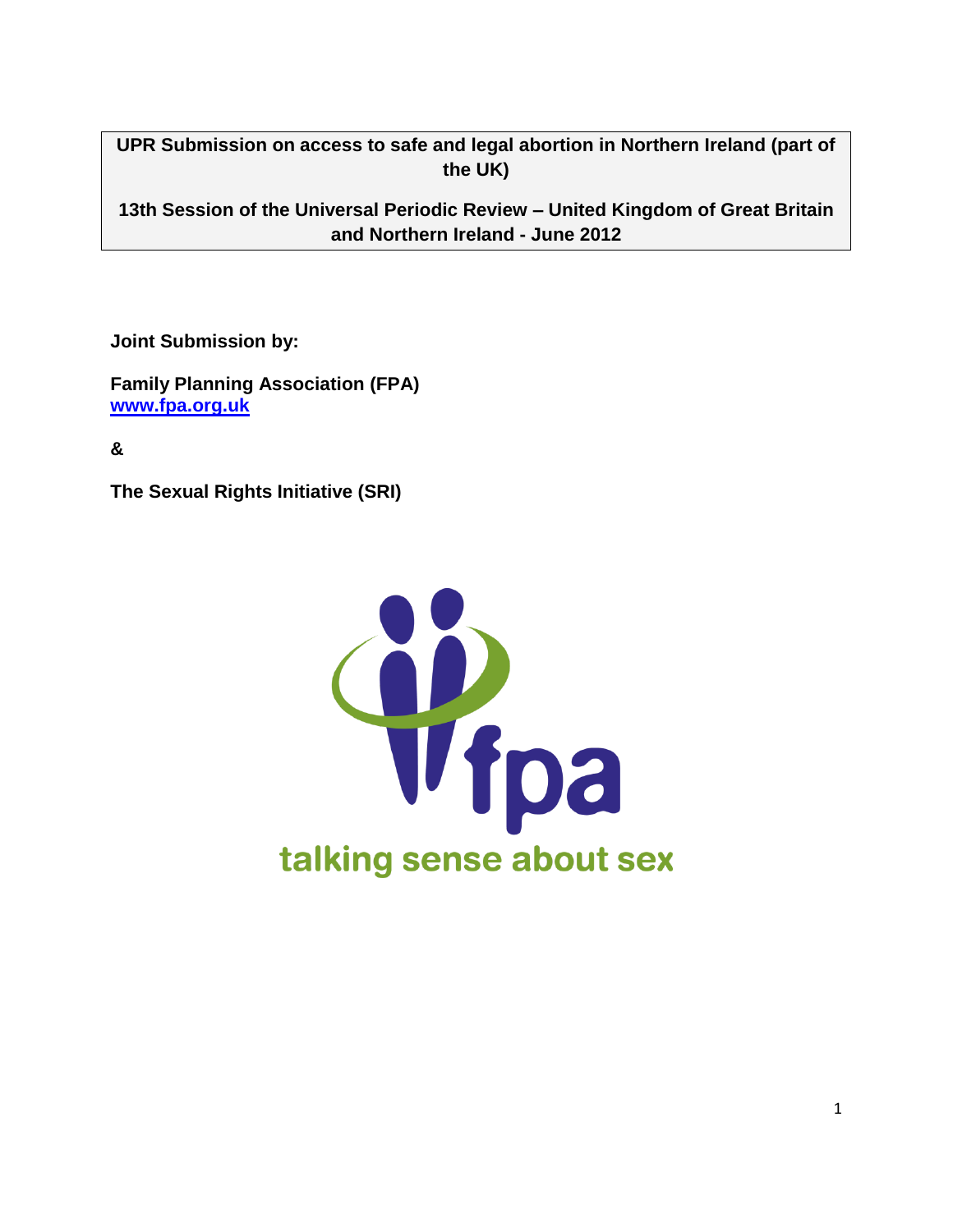### **Key Words: Abortion; Rape; Women; Health; Discrimination**

### **Introduction**

1. This report is submitted by the Family Planning Association (FPA) $<sup>1</sup>$  and the</sup> Sexual Rights Initiative  $(SRI)^2$ . It contends that the UK Government has legislation in place that is incompatible with international human rights obligations because women living in Northern Ireland are denied access to safe and legal abortions. This is a violation of their rights to health, non-discrimination, privacy, life, liberty and security of the person and to be free from inhuman and degrading treatment. The consequence is that women are still at risk of unsafe abortion practices and are unable to access abortions safely and legally if they have been raped, are a victim of incest or have a diagnosis of fetal abnormality.

# **Background and context**

2. Northern Ireland, although part of the UK, operates under a different legal framework in relation to abortion than England, Scotland and Wales. Abortion is only legal in extremely restrictive circumstances with a very small number of abortions carried out each year, with only 75 legal abortions in the year 2010 -2011<sup>3</sup>. Fetal abnormality, fetal viability, rape and/or incest are not grounds for an abortion.

3. Women not entitled to an abortion in Northern Ireland are forced to travel to England or another European country. Despite being UK citizens, they are not entitled to a National Health Service (NHS) abortion (unlike women from the rest of the UK), and depending on the gestation of the pregnancy have to raise up to £2,000 ( $\epsilon$ 2283). Abortion therefore becomes a class issue, only available to those who can afford it. According to recorded statistics, since 1970, over  $56,930<sup>4</sup>$  women living in Northern Ireland have paid for a private abortion in England. This statistic is based on addresses provided by women but many, for fear of detection, give false addresses; therefore it is generally accepted that this is an underestimation. Those women who cannot afford to access abortion services in England are either forced into motherhood or unsafe abortion practices.

 $\overline{\phantom{a}}$ 

 $1$  FPA is the UK's leading sexual health charity; which has worked to promote and protect human rights in relation to sexual and reproductive health. FPA provides the only non-directive, non-judgmental unplanned pregnancy counselling, information and support service in Northern Ireland and has over twenty years experience of working with women with unplanned and crisis pregnancies.

 $2$  A coalition including: Action Canada for Population and Development (ACPD); Creating Resources for Empowerment and Action (India), AKAHATA (Latin America), Federation for Women and Family Planning (Poland), and others.

<sup>3</sup> Source: Hospital Inpatient System

 $4$  1970 - 1973 - Office of Population Censuses and Surveys Registrar General's Review of England and Wales Supplement; 1974 – 2001 - Office for National Statistics Abortion Statistics Series AB; 2002 - 2010

<sup>-</sup> Department of Health Abortion Statistics Statistical Bulletin.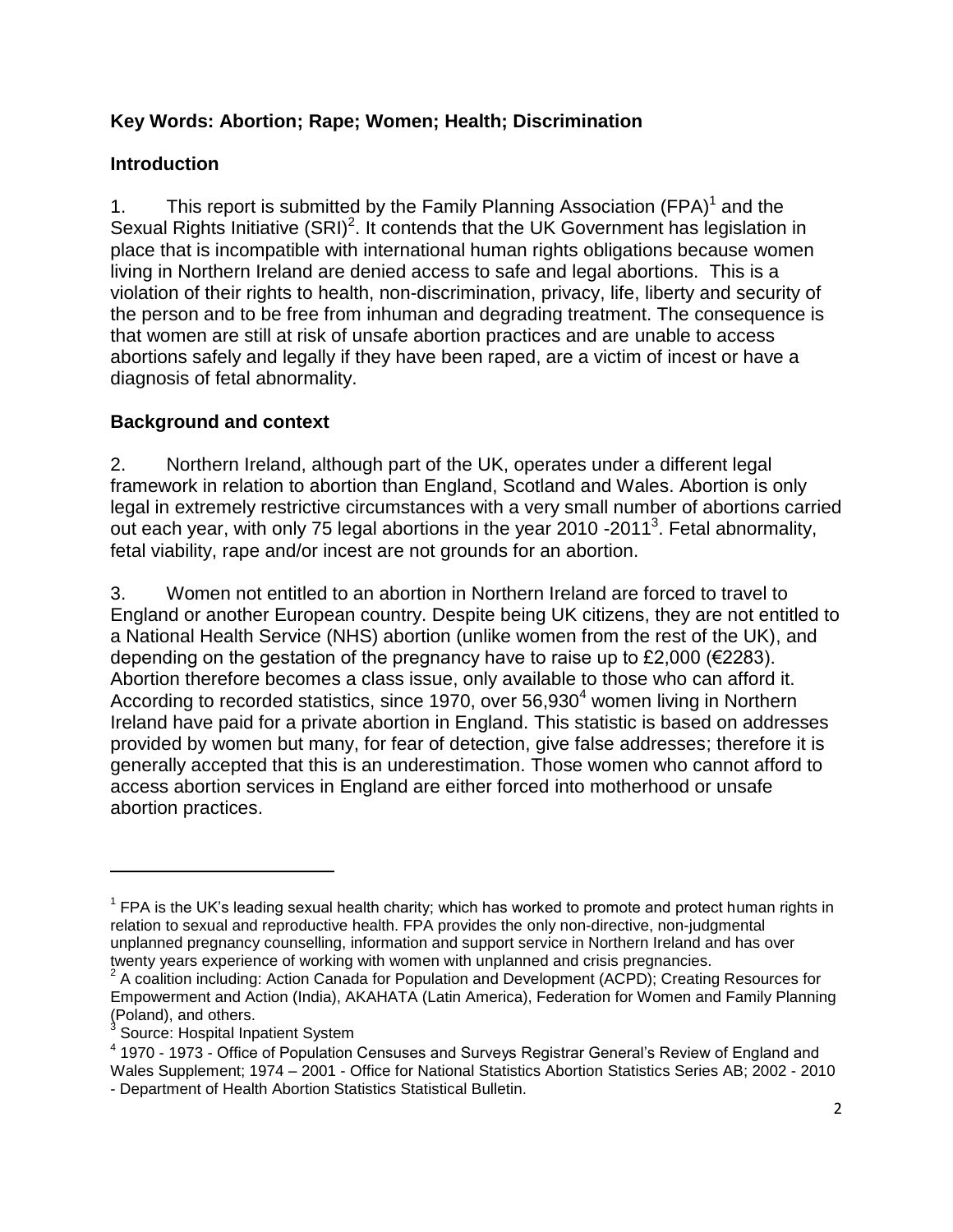# **Legislative framework**

4. Abortion legislation which permits abortions to be carried out for a wider range of circumstances (including for grounds of rape, incest and fetal abnormality) introduced to England, Scotland and Wales in 1967, has never been extended to Northern Ireland. Abortion in England, Scotland and Wales is state-funded and provided by the National Health Service, at no financial cost to women.

5. In Northern Ireland abortion remains under the provision of the 1861 Offences Against the Person Act, which states that procuring or assisting in an abortion is a criminal offence punishable by up to life imprisonment. Thus, abortion is criminalised in all circumstances except where the woman"s life is at immediate risk or where there is a "real and serious" and "permanent or long term" adverse effect on her mental or physical health.

### **Political context**

6. In 1967, there was a devolved parliament in Northern Ireland and the decision to enact the same permissive abortion legislation introduced in the rest of the UK was left to the Northern Ireland parliament. They opposed inclusion in the Act. With the onset of the "troubles", the Northern Ireland parliament was dissolved and constitutional power returned to Westminster, with permissive abortion legislation never being extended to Northern Ireland.

7. The Northern Ireland Assembly was established under the Good Friday Agreement of 1998 and is now the devolved legislature of Northern Ireland. It has responsibility for significant areas of policy, apart from those specifically under the legislative jurisdiction of the Parliament of the UK. At this point in time, responsibility for abortion legislation remained with the UK Government.

8. Under the devolution of Policing and Justice in 2010, responsibility for abortion was devolved to the Northern Ireland Assembly because Northern Ireland"s abortion law is still governed by criminal legislation. It is significant to note that abortion remains under the legislative jurisdiction of the UK Government with regards to Wales and Scotland, who also have devolved parliaments. Thus, Northern Ireland is the only part of the UK where abortion is still criminalised.

9. All three devolved assemblies (Scottish Parliament, Welsh Assembly and Northern Ireland Assembly) can pass primary legislation within the areas that have been devolved to them, but their powers to legislate all stem from the UK Parliament and can be withdrawn unilaterally. For example the Northern Ireland Assembly has been suspended on several occasions due to political deadlocks,

10. The doctrine of parliamentary sovereignty means that the UK Government can legislate on all matters including matters that have been devolved. Therefore, the UK Government has the ultimate responsibility for abortion legislation in Northern Ireland.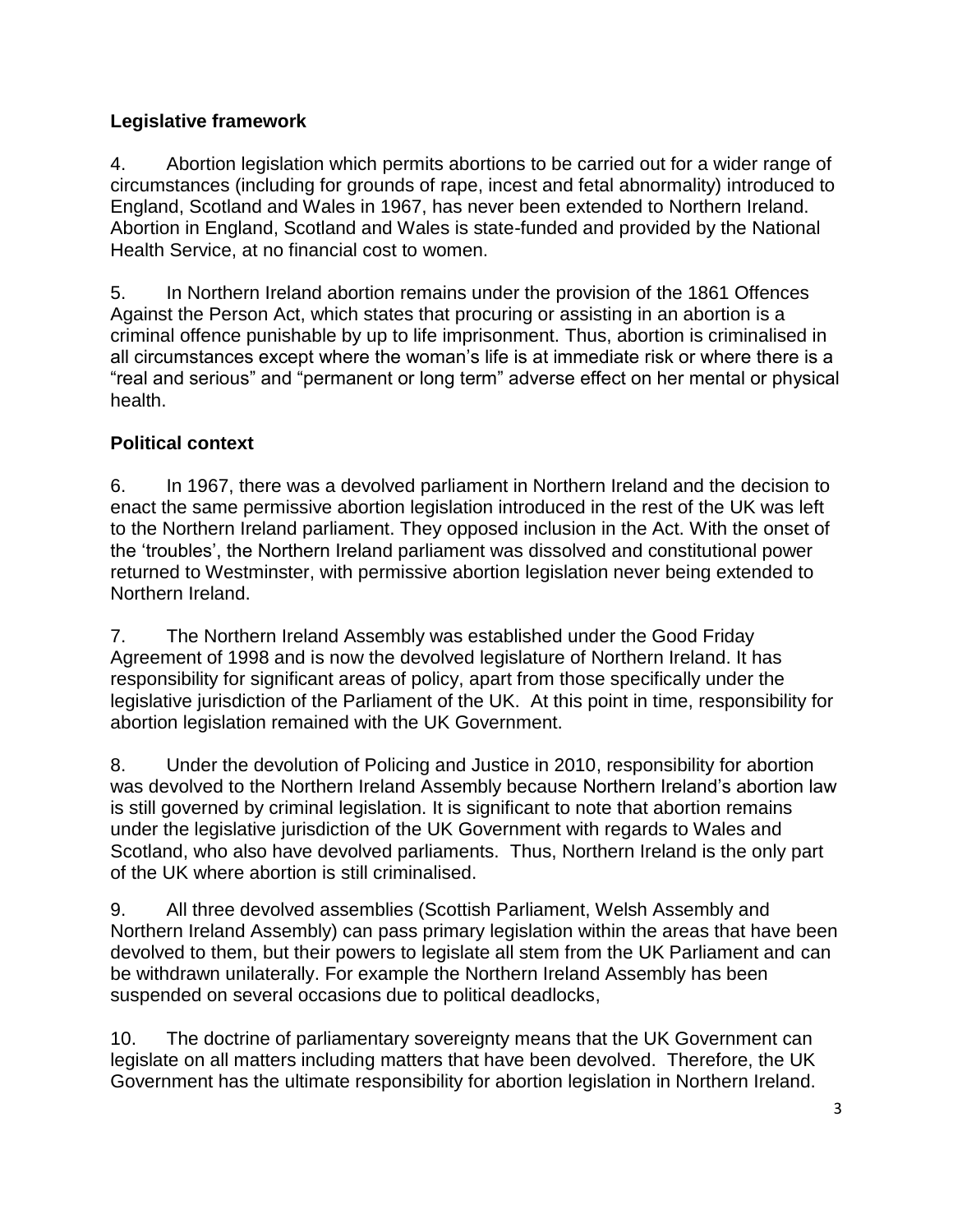Such legislation cannot be challenged in the courts, while legislation passed by the three devolved legislatures can be withdrawn by the UK Government if it is found to overstep their powers<sup>5</sup>.

#### **Failure of the UK Government to meet international human rights obligations**

11. The UK Government has overall responsibility for ensuring that all jurisdictions of the UK, including Northern Ireland, meet obligations with regard to international conventions and treaties. However there have been serious lapses in the discharge of this legal responsibility giving rise to persistent inequalities and grave and systematic violations of the human rights of women living in Northern Ireland including breaches of the UK"s obligations under the Convention on the Elimination of All Forms of Discrimination Against Women (CEDAW); the International Covenant on Economic, Social and Cultural Rights (ICESCR;) and the International Covenant on Civil and Political Rights (ICCPR).

12. In 2008, the CEDAW Committee noted with concern that the Convention on the Elimination of All Forms of Discrimination Against Women is unevenly applied across all jurisdictions of the UK. The Committee stressed that the primary responsibility for implementing the Convention in all jurisdictions rests with the UK Government and that a comprehensive and overarching national strategy for the implementation of the Convention should be developed.<sup>6</sup>

13. The Committee specifically expressed concerns over Northern Ireland"s incongruous position on abortion and made the following recommendations to the UK Government:

- A process of public consultation on abortion should be initiated.
- Abortion law should be amended so as to remove punitive provisions imposed on women who undergo abortion.
- Health services should be delivered in a gender-sensitive manner to all health concerns of women.<sup>7</sup>

14. These concerns were further validated by the Committee on Economic, Social and Cultural Rights (CESCR), who in their concluding observations made the following recommendation:

The Committee calls upon the State party to amend the abortion law of Northern Ireland to bring it in line with the 1967 Abortion Act with a view to preventing clandestine and unsafe abortions in cases of rape, incest or foetal abnormality.<sup>8</sup>

 $\overline{\phantom{a}}$ 

 $<sup>5</sup>$  Whilst the doctrine of parliamentary sovereignty exists there is a parliamentary convention that the UK</sup> Government will not legislate in a devolved area without the consent of the devolved government – nonetheless the doctrine still exists.

 $6$  Concluding Observations of CEDAW regarding: The United Kingdom of Great Britain and Northern Ireland, 18 July 2008, C/GBR/CO/6, at para 16.

 $7$ Ibid, at paras. 41 and 42.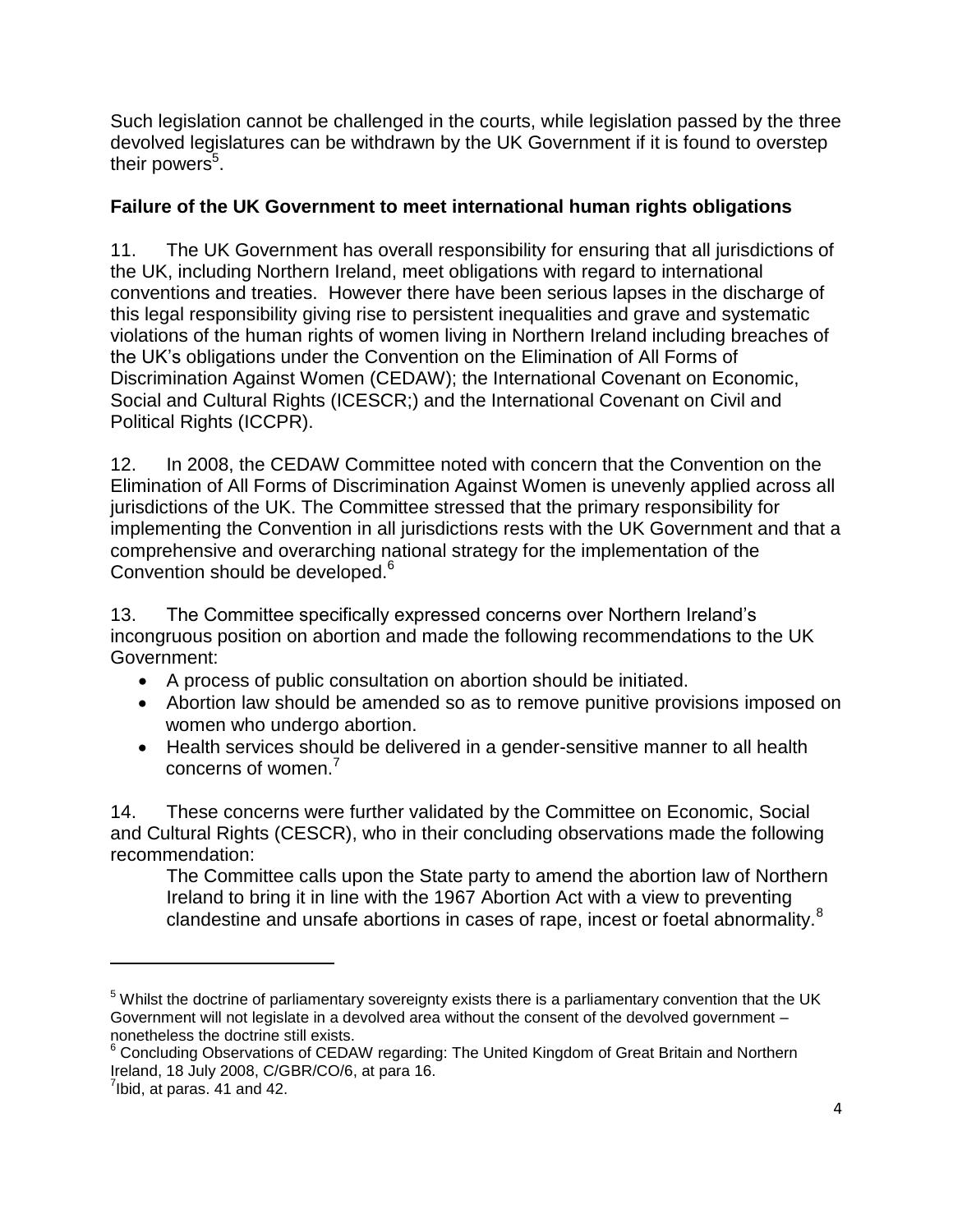15. To date the UK Government has ignored the concerns and recommendations of UN bodies and has made no attempt to ensure compliance with its international human rights obligations in Northern Ireland, as detailed below.

# **The Right to Health**

l

16. The abortion law in Northern Ireland criminalises women restricting their access to abortion, and serves as an impermissible barrier to the realisation of the right to the highest attainable standard of physical and mental health under article 12.1 of the International Covenant on Economic, Social and Cultural Rights. Women living in Northern Ireland are still exposed to the health risks of unsafe abortions and do not have safe and affordable access to high quality abortion services.

17. Women who decide for reasons of fetal abnormality to have an abortion have to travel to England and pay £2000 (€2283) for the abortion procedure. Normal clinical practice is for women to receive a two-step abortion procedure which includes the administration of a potassium chloride injection followed by expulsion of the fetus. However, the Royal College of Midwives has noted with an ever increasing concern that women are only receiving the first stage of the procedure in England and are presenting themselves at maternity units in Northern Ireland expecting delivery.<sup>9</sup> The College notes that "if the woman is not delivered within a few days of the feticide having been carried out she is at risk of developing the complications associated with carrying a dead fetus for a prolonged period of time." Women living in the rest of the UK are not subjected to these health risks as they receive both stages of the procedure without the same delay.

18. The extreme restrictive provision of abortion in Northern Ireland has resulted in women who are unable or cannot afford to travel to England or another European country, resorting to accessing abortifacient medicines available online. The FPA"s helpline in Northern Ireland has been increasingly receiving calls from distressed women considering buying such medicine even though upon the interpretation of the law in Northern Ireland, they would be acting illegally. Some women attempting to access abortifacient medicine online access rogue internet sites and are supplied with incomplete prescriptions. They have no way of knowing what they are taking, or if they are taking the correct dosage. Women are not only putting their lives at risk but are also risking prosecution and could be charged with the criminal offence of unlawfully procuring a miscarriage, which carries a sentence of life imprisonment.

19. Due to the criminalisation of abortion in Northern Ireland, there is little or no education and training available for health professionals responsible for delivering post

<sup>&</sup>lt;sup>8</sup> Concluding Observations of CESCR regarding: The United Kingdom of Great Britain and Northern Ireland, 22 May 2009, E/C.12/GBR/CO/5, at para 25.

<sup>&</sup>lt;sup>9</sup> Letter to Northern Ireland Department of Health, Social Services and Public Safety, dated 2 December 2008.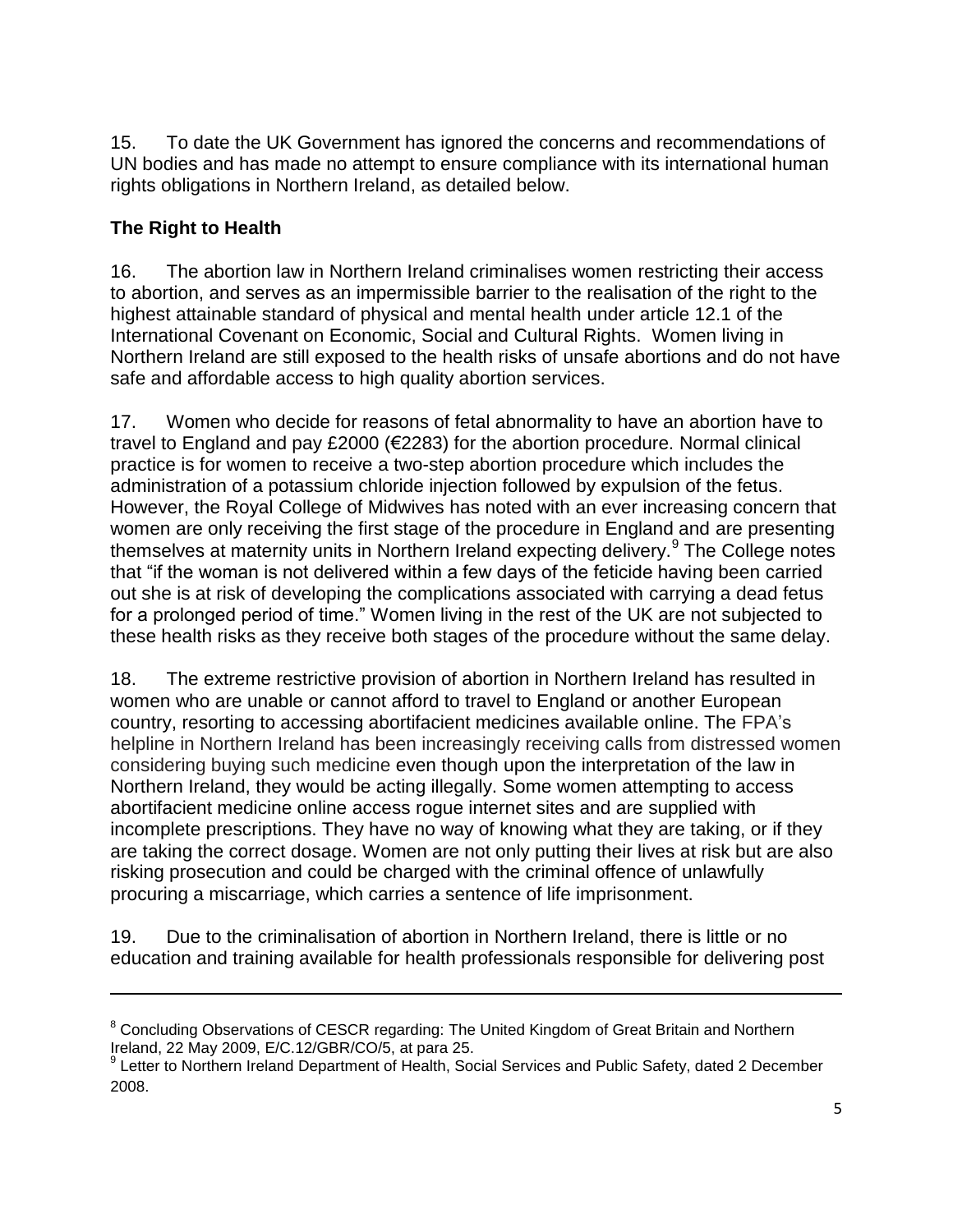abortion care with services not meeting clinical practice recommendations set by the Royal College of Obstetricians and Gynaecologists (RCOG). <sup>10</sup> The lack of training available to clinicians can result in invasive procedures which with proper training would have been avoided.

# **The Right to Non-Discrimination**

20. The denial of safe and legal abortion services in Northern Ireland, as a health service required exclusively by women, is discriminatory and consequently in violation of article 2 of the CEDAW Convention which provides for equal entitlement to health care and more broadly for equal protection of the law.

21. It is discriminatory for a State party to refuse to legally provide reproductive health services for women.<sup>11</sup> By excluding Northern Ireland from the 1967 Abortion Act, the State party has not only failed to provide equal entitlement to healthcare but has singled out and criminalised healthcare that only women need and exposed them to health risks that are not experienced by men. Men living in Northern Ireland are currently able to access all health services they need without stigma, legal barriers, or the threat of criminal punishment, whereas women cannot.

22. Northern Ireland is the only part of the UK where abortion is still criminalised in the majority of circumstances. As a result, the UK Government has failed to ensure that women living in Northern Ireland have the same legal rights to access free, safe and legal abortions as women in other parts of the UK.

# **The Right to Privacy**

23. Women living in Northern Ireland do not have adequate protection of their right to privacy under article 17 of the International Covenant on Civil and Political Rights (ICCPR). The decision to have an abortion is a private decision and in a free and democratic society the conscience of the individual must be paramount to that of the state. By imposing arbitrary restrictions on access to abortion, women are denied their freedom of conscience, and are deprived of their essential humanity.

#### **The Right to Life**

 $\overline{\phantom{a}}$ 

24. The Human Rights Committee General Comment No. 28 on equality of rights between men and women, asks State Parties, when reporting on the right to life protected by Article 6 of the ICCPR, to "give information on any measures taken by the State to help women prevent unwanted pregnancies, and to ensure that they do not

<sup>&</sup>lt;sup>10</sup> Evaluation of Post Abortion Care Services in Northern Ireland. November 2008. Dr Kelly Eastwood. Eastern Health and Social Services Board.

 $11$  General Recommendation No.24 (20th session, 1999), Article 12: Women and Health, para. 11.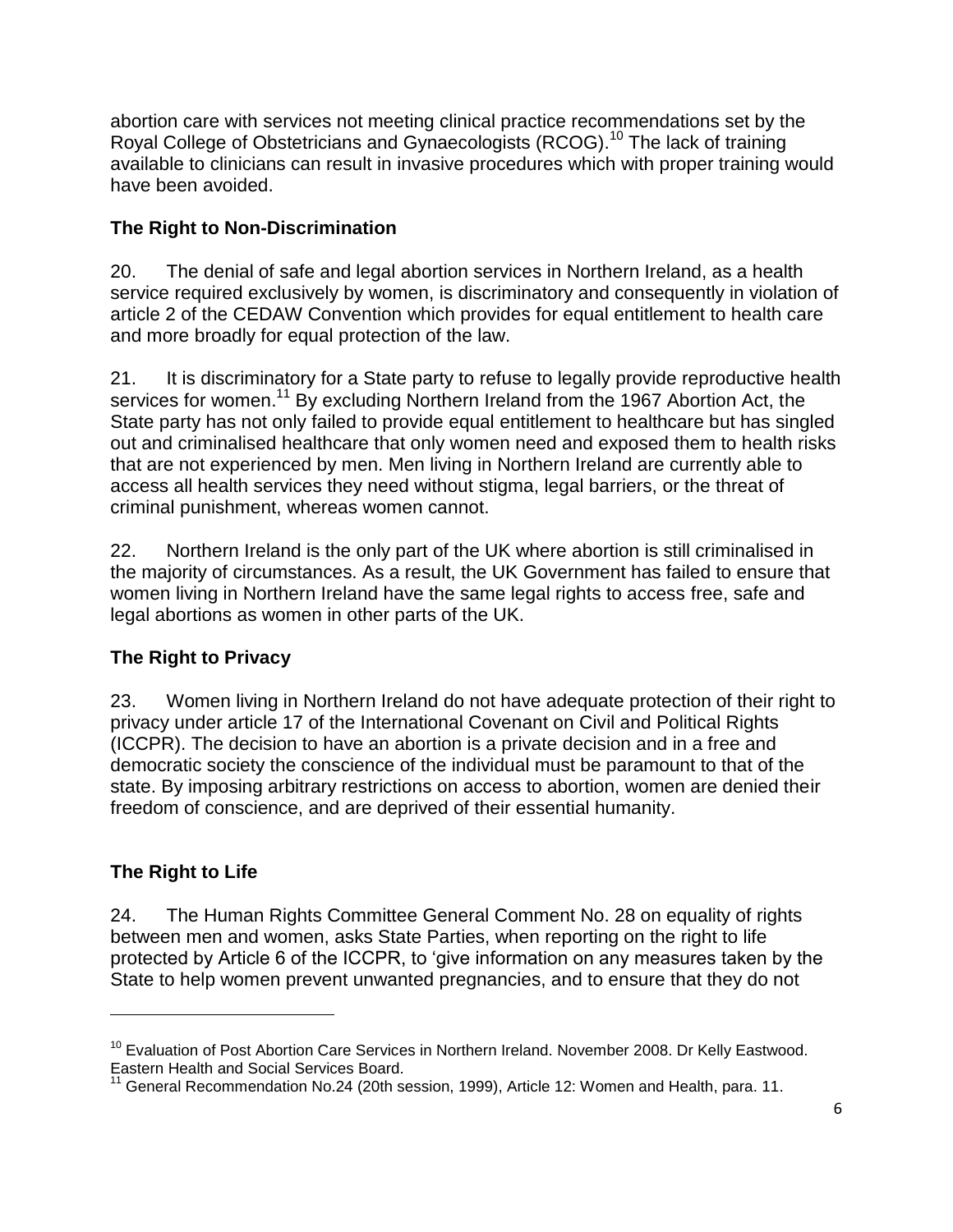have to undergo life-threatening clandestine abortions'.<sup>12</sup> FPA knows through its helpline and the other services it provides that many women in Northern Ireland since 1968 have engaged in unsafe abortion practices, and that women regularly put their health and lives at risk. Since the 1967 Abortion Act was introduced in the rest of the UK there have been five known deaths due to illegal, unsafe abortions in Northern Ireland.

25. General Comment No. 28 also considers laws or policies where States impose a legal duty upon health professionals to report cases of women who have undergone illegal abortions, a potential violation of the right to life and the right torture or to cruel, inhuman or degrading treatment or punishment (Article 7 of ICCPR). Section 5 of the Criminal Law Act (Northern Ireland) 1967 places a duty and legal obligation on all citizens to report to the police an "arrestable offence". This has potential consequences for women who encounter medical complications from self-administered abortions if they seek medical assistance as the health professional would have a legal obligation to report them to the Police Service of Northern Ireland. FPA knows from its counselling service that some women choose not to disclose that they have had an illegal abortion to a health professional for fear of potential prosecution. This can be dangerous, as the healthcare professional involved may not give the proper medical treatment without full knowledge of the woman"s medical circumstances.

### **The Right to Liberty and Security of the Person**

 $\overline{\phantom{a}}$ 

26. The right to liberty and security of the person is protected by article 9 of the ICCPR. The right to liberty affords every individual a degree of personal autonomy over important decisions intimately affecting his or her own private life. Forcing a woman, by threat of criminal prosecution, to carry a fetus to full term unless she meets restrictive legal criteria unrelated to her personal circumstances and priorities, is an interference with a woman's body and an infringement of security of the person.

27. Women who do not meet the restrictive legal criteria for an abortion, are told that they cannot submit to a safe medical procedure that might be of clear benefit to them. Not only does the removal of decision-making power threaten women physically; the indecision of not knowing whether an abortion will be granted inflicts great emotional stress for the women involved. This emotional stress is further compounded by the fact that women who decide to have an abortion are forced to travel to England or another European country, often in clandestine circumstances, which can affect their future health and wellbeing. Due to the culture of secrecy that exists in Northern Ireland, the abortion law carries with it the social demand that women should keep the fact that they had an abortion a secret, or at the very least, that they should be extremely cautious about whom they tell.

 $12$  HRC, General Comment No. 28: Article 3 (Equality of rights between men and women), in Compilation of General Comments supra n. 32 at 179, para. 10.